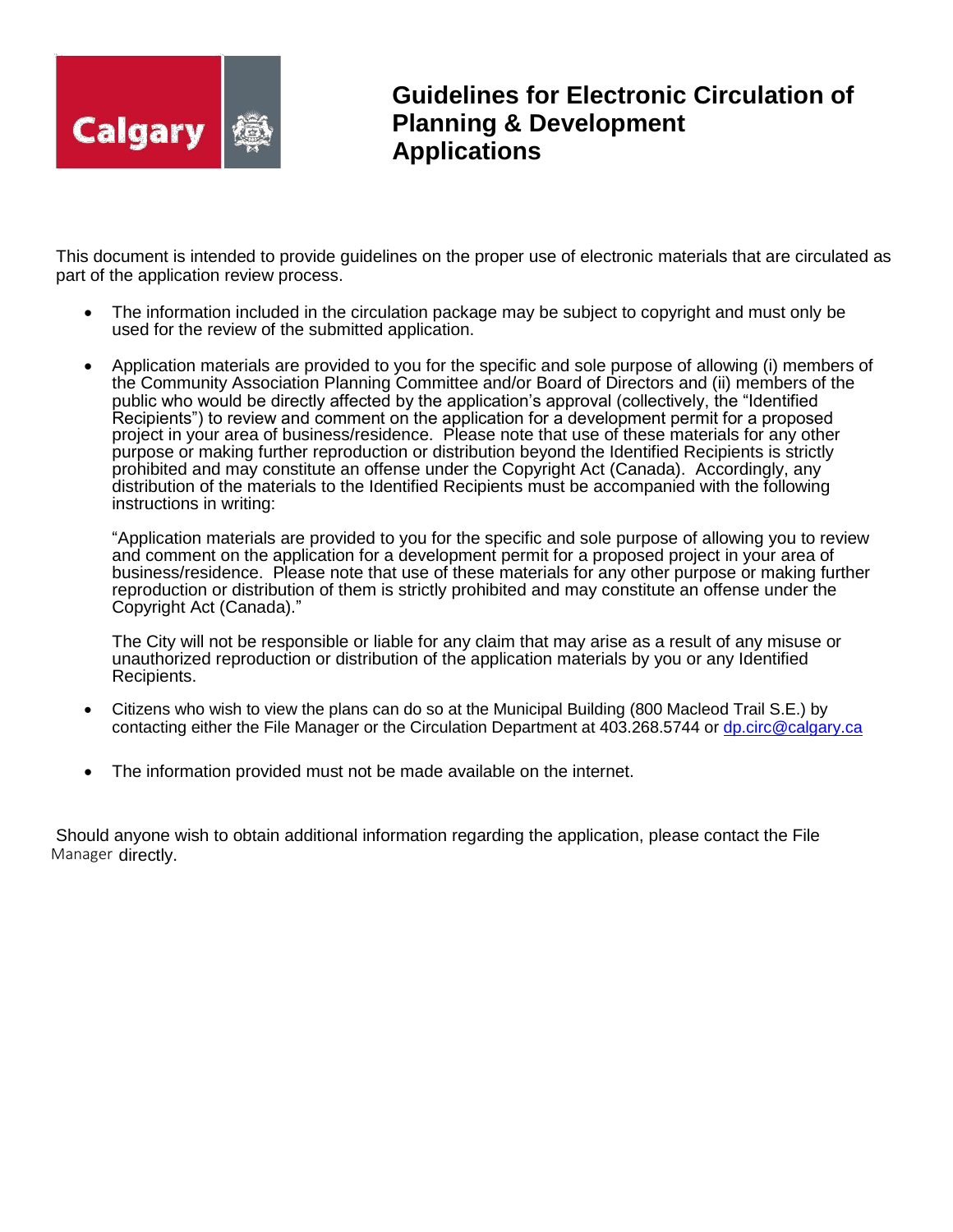

## **REQUEST FOR COMMENT ON DEVELOPMENT PERMIT APPLICATION**

| Date: August 19, 2019                                |                                                                                                                                                                                                                    |                                      |                                                    |                           |  |
|------------------------------------------------------|--------------------------------------------------------------------------------------------------------------------------------------------------------------------------------------------------------------------|--------------------------------------|----------------------------------------------------|---------------------------|--|
| To: Dalhousie Community Association                  | <b>Return To:</b><br>NOTE: The community contact person and                                                                                                                                                        |                                      | <b>Development Circulation Controller</b>          |                           |  |
| Neil Pozak                                           |                                                                                                                                                                                                                    |                                      | Planning & Development #8201                       |                           |  |
| 5432 Dalhart Rd NW                                   | address are only as current as the information<br>provided to this office by the Community                                                                                                                         |                                      | P.O. Box 2100 Station M                            |                           |  |
| Calgary, Alberta                                     | Association. If there are any changes please<br>contact the Circulation Controller at the address<br>to the right.                                                                                                 |                                      | Calgary AB T2P 2M5<br>Phone: 268-5744 Fax 268-2468 |                           |  |
| T3A 1V6                                              |                                                                                                                                                                                                                    |                                      |                                                    |                           |  |
|                                                      |                                                                                                                                                                                                                    |                                      |                                                    | Email: DP.Circ@calgary.ca |  |
|                                                      |                                                                                                                                                                                                                    | Parcel Address: 4838 DALHOUSIE DR NW |                                                    |                           |  |
| D.P. NUMBER: DP2019-4132                             | Legal: 0613187;20;76                                                                                                                                                                                               |                                      |                                                    |                           |  |
| <b>Land Use Bylaw</b><br>1P2007                      | $L.U.D.: R-C2$                                                                                                                                                                                                     |                                      |                                                    |                           |  |
| Applicant: LOGULLO, LUCIO                            |                                                                                                                                                                                                                    |                                      |                                                    |                           |  |
| Community: DALHOUSIE                                 |                                                                                                                                                                                                                    |                                      |                                                    |                           |  |
| Sec. Number: 1NW<br>Ward: $04$                       |                                                                                                                                                                                                                    |                                      |                                                    |                           |  |
| Description: New: Secondary Suite (basement)         |                                                                                                                                                                                                                    | Gross Floor Area: 0 feet - squared   |                                                    |                           |  |
|                                                      |                                                                                                                                                                                                                    |                                      | Dwelling Units: 1                                  |                           |  |
|                                                      |                                                                                                                                                                                                                    |                                      |                                                    |                           |  |
| Proposed Development is: Permitted with a Relaxation |                                                                                                                                                                                                                    |                                      |                                                    |                           |  |
| Proposed Use: Secondary Suite                        |                                                                                                                                                                                                                    |                                      |                                                    |                           |  |
| <b>No Comment</b>                                    | Please check the corresponding box below and forward any comments to the above sender. For Community<br>Associations, please fill in the attached Community Context Questionnaire and forward to the above sender. |                                      | <b>Comments Attached</b>                           |                           |  |
|                                                      |                                                                                                                                                                                                                    |                                      |                                                    |                           |  |
| <b>NAME</b>                                          |                                                                                                                                                                                                                    |                                      | <b>DATE</b>                                        |                           |  |
|                                                      | Attached are the proposed plans and application material for this Development Permit. If you have any                                                                                                              |                                      |                                                    |                           |  |
| comments, please forward them by                     | DUE DATE                                                                                                                                                                                                           |                                      | Monday September 9, 2019                           | to the above sender.      |  |
|                                                      |                                                                                                                                                                                                                    |                                      |                                                    |                           |  |
|                                                      | If you want to discuss this application further, please contact the File Manager:                                                                                                                                  |                                      |                                                    |                           |  |
| David Weisgerber                                     | $(403)$ 333-5398                                                                                                                                                                                                   |                                      | david.weisgerber@calgary.ca                        |                           |  |
|                                                      | This Development Permit Application has been circulated to the following parties:                                                                                                                                  |                                      |                                                    |                           |  |
| Sean Chu, Ward 4 Councillor, #8001A                  |                                                                                                                                                                                                                    |                                      |                                                    |                           |  |
|                                                      | Neil Pozak, Dalhousie Community Association, 5432 Dalhart Rd NW                                                                                                                                                    |                                      |                                                    |                           |  |
|                                                      | Please note that any written submissions made in response to this application will form part of the official record, and upon final                                                                                |                                      |                                                    |                           |  |
|                                                      |                                                                                                                                                                                                                    |                                      |                                                    |                           |  |

Please note that any written submissions made in response to this application will form part of the official record, and upon final decision of the application the correspondence will be available for public viewing.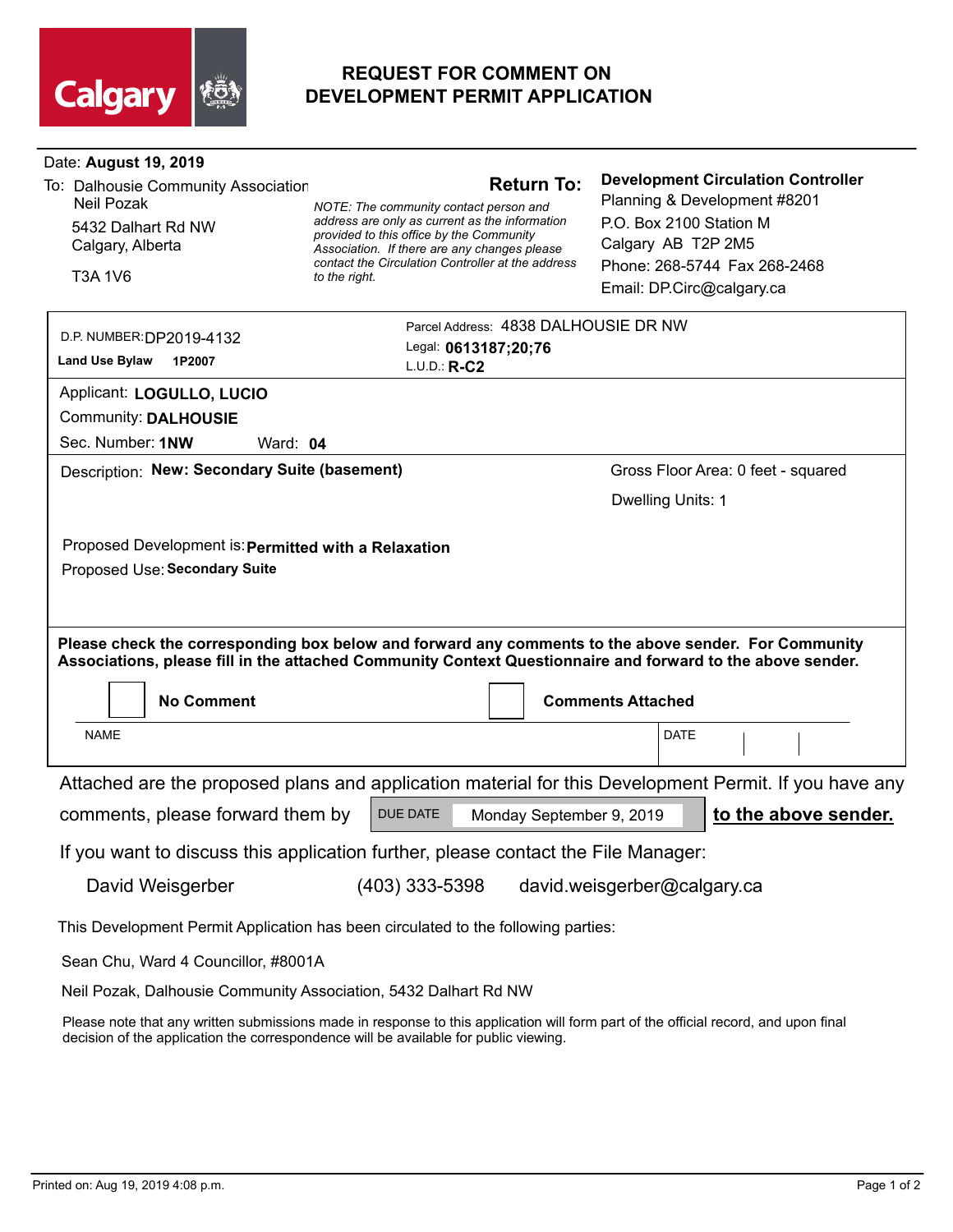

## **REQUEST FOR COMMENT ON DEVELOPMENT PERMIT APPLICATION**

| Date: August 19, 2019                                                                                                                                                                                                       |                                             |                                                                                                       |
|-----------------------------------------------------------------------------------------------------------------------------------------------------------------------------------------------------------------------------|---------------------------------------------|-------------------------------------------------------------------------------------------------------|
| To: Ward 4 Councillor                                                                                                                                                                                                       | <b>Return To:</b>                           | <b>Development Circulation Controller</b>                                                             |
| Sean Chu                                                                                                                                                                                                                    |                                             | Planning & Development #8201<br>P.O. Box 2100 Station M                                               |
| #8001A<br>Calgary, Alberta                                                                                                                                                                                                  |                                             | Calgary AB T2P 2M5                                                                                    |
|                                                                                                                                                                                                                             |                                             | Phone: 268-5744 Fax 268-2468                                                                          |
| <b>T2P 2M5</b>                                                                                                                                                                                                              |                                             | Email: DP.Circ@calgary.ca                                                                             |
|                                                                                                                                                                                                                             |                                             |                                                                                                       |
| D.P. NUMBER: DP2019-4132                                                                                                                                                                                                    | Parcel Address: 4838 DALHOUSIE DR NW        |                                                                                                       |
| <b>Land Use Bylaw</b><br>1P2007                                                                                                                                                                                             | Legal: 0613187;20;76<br>$L.U.D.: R-C2$      |                                                                                                       |
| Applicant: LOGULLO, LUCIO                                                                                                                                                                                                   |                                             |                                                                                                       |
| Community: DALHOUSIE                                                                                                                                                                                                        |                                             |                                                                                                       |
| Sec. Number: 1NW<br>Ward: 04                                                                                                                                                                                                |                                             |                                                                                                       |
| Description: New: Secondary Suite (basement)                                                                                                                                                                                |                                             | Gross Floor Area: 0 feet - squared                                                                    |
|                                                                                                                                                                                                                             |                                             | Dwelling Units: 1                                                                                     |
| Please check the corresponding box below and forward any comments to the above sender. For Community<br>Associations, please fill in the attached Community Context Questionnaire and forward to the above sender.          |                                             |                                                                                                       |
| <b>No Comment</b>                                                                                                                                                                                                           |                                             | <b>Comments Attached</b>                                                                              |
| <b>NAME</b>                                                                                                                                                                                                                 |                                             | <b>DATE</b>                                                                                           |
|                                                                                                                                                                                                                             |                                             | Attached are the proposed plans and application material for this Development Permit. If you have any |
| comments, please forward them by                                                                                                                                                                                            | <b>DUE DATE</b><br>Monday September 9, 2019 | to the above sender.                                                                                  |
| If you want to discuss this application further, please contact the File Manager:                                                                                                                                           |                                             |                                                                                                       |
| David Weisgerber                                                                                                                                                                                                            | (403) 333-5398                              | david.weisgerber@calgary.ca                                                                           |
| This Development Permit Application has been circulated to the following parties:                                                                                                                                           |                                             |                                                                                                       |
| Sean Chu, Ward 4 Councillor, #8001A                                                                                                                                                                                         |                                             |                                                                                                       |
| Neil Pozak, Dalhousie Community Association, 5432 Dalhart Rd NW                                                                                                                                                             |                                             |                                                                                                       |
| Please note that any written submissions made in response to this application will form part of the official record, and upon final<br>decision of the application the correspondence will be available for public viewing. |                                             |                                                                                                       |